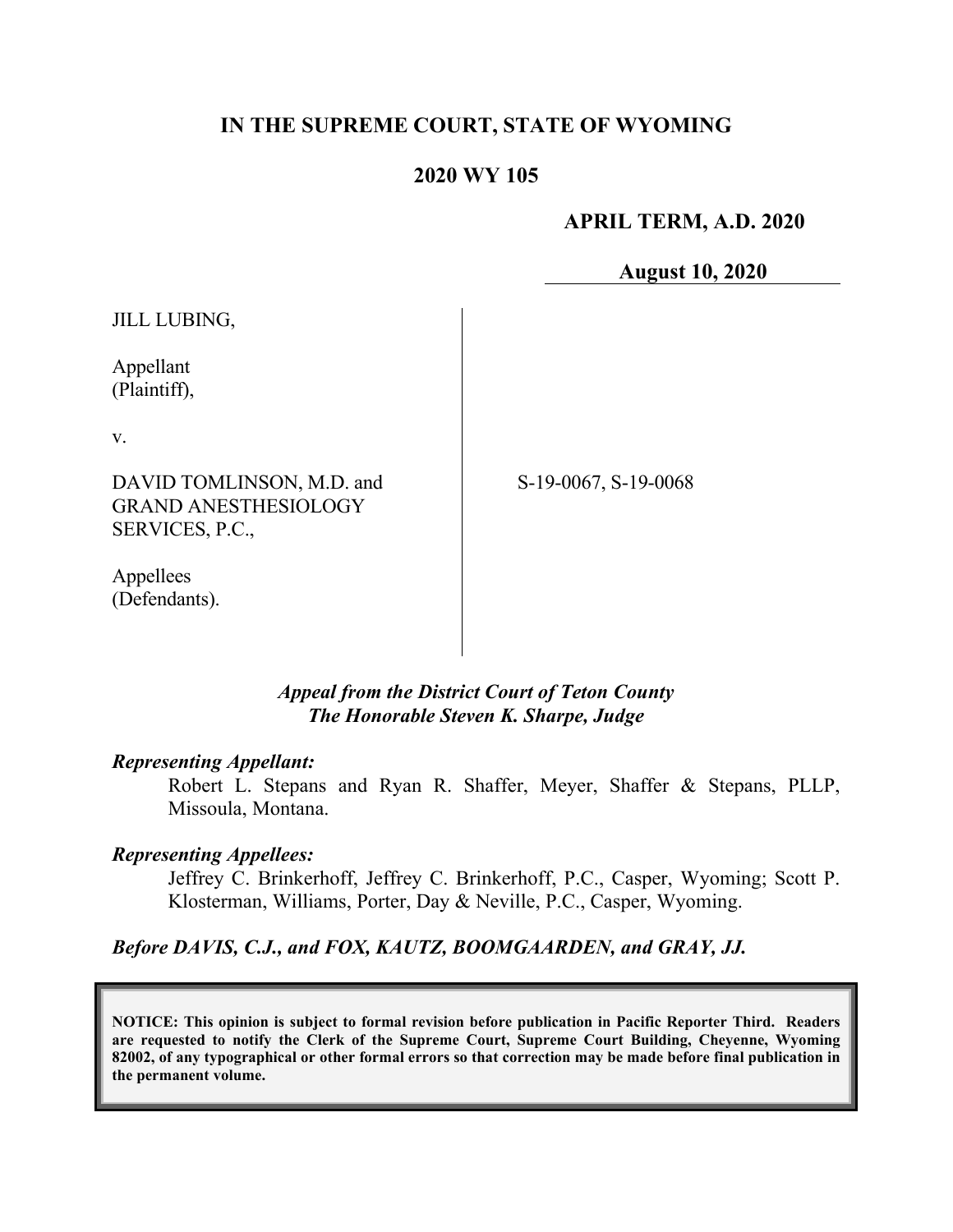## **GRAY, Justice.**

[¶1] Jill Lubing filed a medical negligence lawsuit against anesthesiologist David Tomlinson, M.D., claiming he negligently performed a regional block<sup>[1](#page-1-0)</sup> procedure in preparation for surgery to repair Mrs. Lubing's broken wrist. She also alleged Dr. Tomlinson's employer, Grand Anesthesiology Services, P.C., was vicariously liable for Dr. Tomlinson's negligence. Following an eight-day trial, the jury unanimously found Dr. Tomlinson was not negligent. Mrs. Lubing appeals. We affirm.

#### *ISSUES*

- [¶2] The issues are:
	- 1. Did the district court abuse its discretion when it refused to investigate a juror's concerns regarding damages?
	- 2. Did the district court abuse its discretion when it allowed a defense witness to testify to Dr. Tomlinson's character for truthfulness?

# *FACTS*

## **A. Mrs. Lubing's Accident and Surgeries**

[¶3] On the afternoon of March 20, 2015, Mrs. Lubing fell from a horse and went to the emergency room at St. John's Medical Center in Jackson, Wyoming. An x-ray revealed that she had a broken wrist. She discussed her treatment options with Dr. Rafael Williams, an orthopedic surgeon. Mrs. Lubing was given the choice of allowing the break to heal while splinted or to repair the wrist surgically. Mrs. Lubing opted for surgery because the estimated recovery time was significantly shorter. Mrs. Lubing told Dr. Williams that in the past she had experienced negative side effects from general anesthesia, and she decided to receive a local anesthetic (or regional block) in lieu of general anesthesia. [2](#page-1-1)

[¶4] Dr. Tomlinson was called to perform the regional block. His procedure notes, dictated the day after surgery, reflect that he spoke with Mrs. Lubing regarding the regional block and she signed a consent for the procedure. When Dr. Tomlinson began to

<span id="page-1-0"></span> $<sup>1</sup>$  The point of a regional block, or a nerve block, is to anesthetize the nerves in a particular region.</sup>

<span id="page-1-1"></span><sup>2</sup> In her deposition and at trial, Mrs. Lubing denied asking for the regional block, but she did not have a clear memory of the events after Dr. Williams initially set her wrist in the emergency room. Dr. Williams and Dr. Tomlinson testified that Mrs. Lubing had "actually requested" the regional block.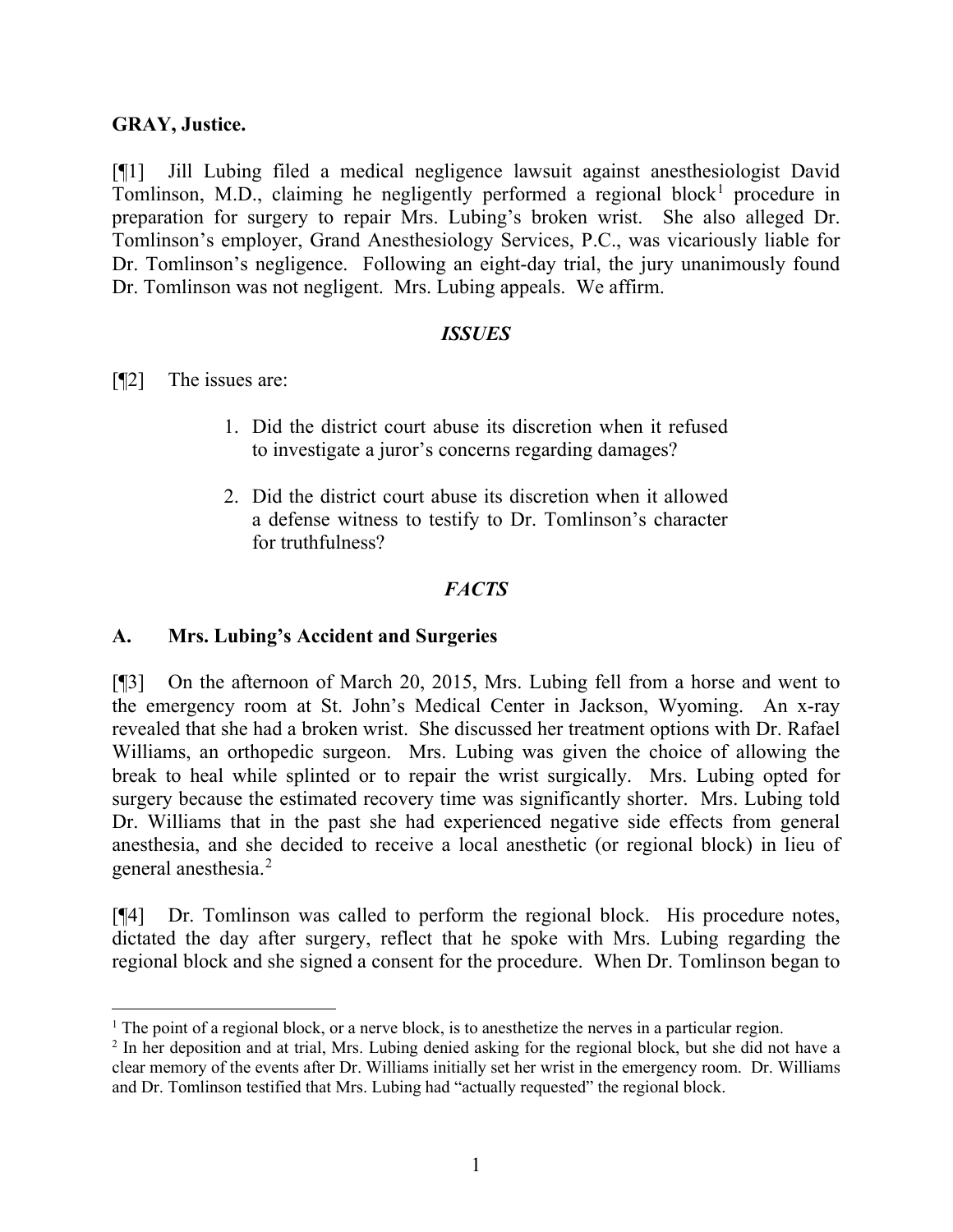administer the anesthetic, he was assisted by nurse Barbara Falk (Nurse Falk) and nurse anesthetist Shawn Wright (CRNA Wright). About half-way into the procedure, Mrs. Lubing "turned her head towards [Dr. Tomlinson] with a strange look." He stopped the procedure, but Mrs. Lubing immediately began to have seizure activity. Dr. Tomlinson asked Nurse Falk to "hit the code button" while CRNA Wright retrieved appropriate medication. Mrs. Lubing lost consciousness and went into respiratory failure. The restorative medications took effect while Dr. Williams, one of several doctors and nurses who had responded to the code, began cardiopulmonary resuscitation. Within minutes, Mrs. Lubing was resuscitated, her color returned, and the surgery was cancelled. Mrs. Lubing was transferred to the intensive care unit where she remained overnight. Her wrist surgery was then completed under general anesthesia without incident. She was discharged the following day.

[¶5] In July 2017, Mrs. Lubing filed a complaint. She alleged Dr. Tomlinson's medical negligence in performing the regional block caused a life-threatening condition known as Local Anesthetic Systemic Toxicity (LAST), which resulted in a permanent neurocognitive disorder. The complaint also alleged Dr. Tomlinson's employer, Grand Anesthesiology Services, P.C., was vicariously liable for her injury. Mrs. Lubing sought damages for, among other things, physical and mental pain and suffering, and loss of enjoyment of life. An eight-day trial began on December 11, 2018.

[¶6] On appeal, Mrs. Lubing first challenges the district court's refusal to interview a juror who spoke with the court bailiff after the jury was empaneled. She next contests the district court's admission of witness testimony regarding Dr. Tomlinson's truthful character.

## **B. Voir Dire**

[¶7] During jury voir dire, Mrs. Lubing's counsel said:

So I think what looks like the last thing that I'll talk to everybody about is that you're going to hear evidence in this case regarding emotional damages and pain and suffering.

And what I would ask is if there is anyone here who would have trouble, even just a little bit, of giving money or of allowing money for pain and suffering or emotional damages? Is there anybody who would have trouble with that?

One of the prospective jurors expressed some reservation with that concept, explaining he was unsure how to quantify such damages. After some discussion, that juror said, "I would have to do some soul searching to award something like that on a pain and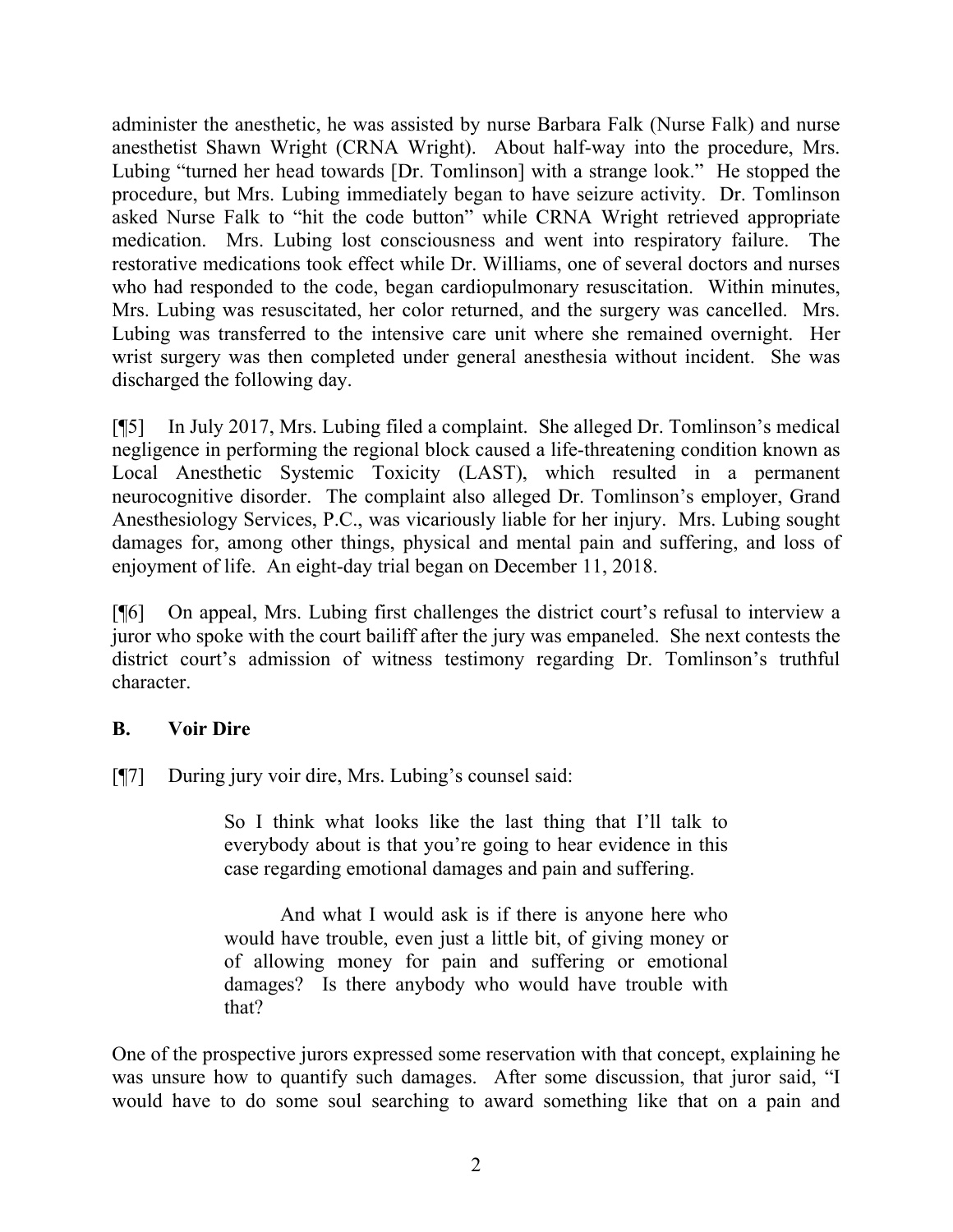suffering, you know." Several jurors agreed with this statement. In particular, Juror E.G. responded:

> I don't necessarily have anything to add, just that I agree with what they already said, that I would have to do some soul searching for sure to think about awarding something for pain and suffering.

> > . . .

. . . I think the thing I find hardest about it is not that I don't think it exists as much as in court with the restrictions that you place on the evidence. And looking at these things, you know, they are cut and dry. And then all of a sudden they're asking the jurors to make a distinction that doesn't have boundaries is hard because -- for an individual to make a decision. Make sense?

[PLAINTIFF'S COUNSEL]: Yes. Thank you. I appreciate that. Anyone else?

Mrs. Lubing's counsel did not ask further questions of Juror E.G. or the other jurors who expressed reservations on this topic. The party's counsel then passed the jury—including Juror E.G.—for cause.

[¶8] After opening statements and the partial testimony of Mrs. Lubing's first witness, the court bailiff told the district court that Juror E.G. had approached the bailiff during the break. The bailiff said Juror E.G. "had a question . . . about medical expense damages." The district court allowed both parties to question the bailiff about Juror E.G.'s communication.

[¶9] The following day, the court held an in-chambers conference with counsel. Mrs. Lubing's counsel stated: "We don't know the contours of what [the juror's] concerns are. But it sounded like it is potentially some sort of prejudice that she's very concerned about, and also that she would come forward and ask that a message be delivered to Your Honor." Counsel asked that the court hear from the juror "[a]nd then if we need to voir dire [the juror] further, we do."<sup>[3](#page-3-0)</sup> Dr. Tomlinson's counsel asserted that the bailiff told him that the juror did not ask to relay a message to the district court or for further action. He argued that reopening voir dire any time a juror has a question would set a dangerous precedent. He contended that if the juror was confused, any confusion would be clarified

<span id="page-3-0"></span><sup>&</sup>lt;sup>3</sup> Mrs. Lubing's counsel did not ask to call the bailiff in order make an offer of proof on the record.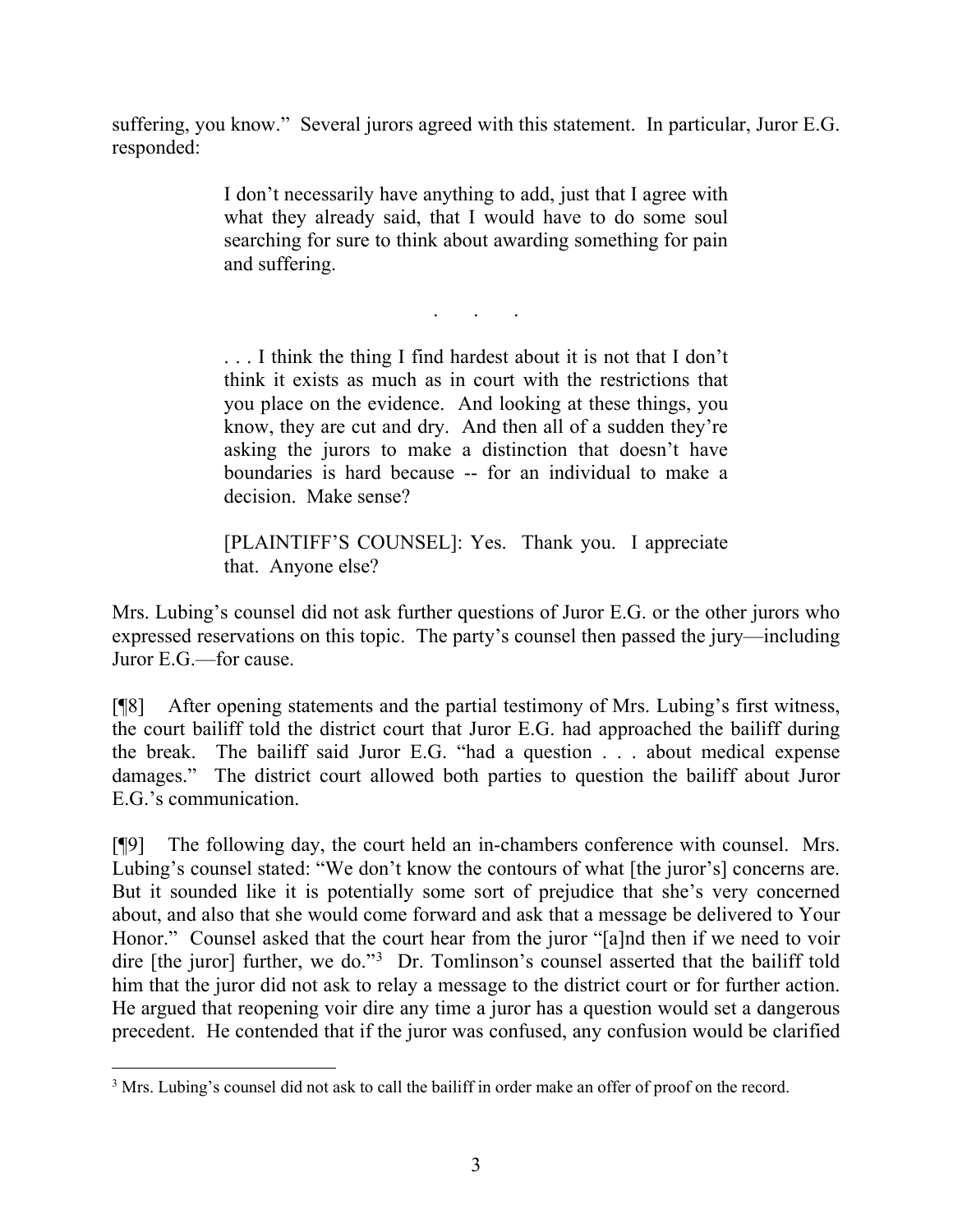when the jury was instructed on damages. The district court ruled it would not reopen the voir dire. It reasoned: (1) there was no indication by the juror that she could not be fair and impartial; (2) the jury was questioned on the issue of damages during voir dire; (3) the jury panel had been passed for cause; (4) the juror had not asked to speak to the court; and (5) the jury would later be instructed on the law as to the measure of damages.

## **C. Testimony Regarding Dr. Tomlinson's Truthful Character**

[¶10] At trial, Mrs. Lubing claimed Dr. Tomlinson negligently injected anesthetic into her blood stream, causing LAST. If anesthetic is introduced into the bloodstream, it can numb the heart and the brain. When this occurs, the patient may experience seizures, cardiac arrest, and cardiopulmonary collapse. Mrs. Lubing alleged Dr. Tomlinson failed to follow basic safety protocols to prevent or minimize the damage caused by an intravascular injection. Specifically, Mrs. Lubing alleged Dr. Tomlinson did not use sufficient preprocedural oxygen and sedative medication to reduce seizure activity; did not include epinephrine in the anesthetic mixture to provide a check against the anesthetic travelling to the heart or brain; did not use ultrasound and doppler color to properly monitor the placement of the needle;<sup>[4](#page-4-0)</sup> and Dr. Tomlinson's notes indicated he continued to inject anesthetic despite the "relatively negative" aspiration results.<sup>[5](#page-4-1)</sup> The aspiration must be completely negative to avoid an intravascular injection.

[¶11] Dr. Shari Peach, Mrs. Lubing's expert anesthesiologist, testified that, in her opinion, Dr. Tomlinson failed to meet the standard of care. She based her testimony on her review of Mrs. Lubing's medical records and deposition testimony of other witnesses. Dr. Peach testified Dr. Tomlinson's notes failed to reference several protective protocols. Based on these omissions, Dr. Peach assumed the protocols were not performed. While Dr. Peach initially questioned whether Mrs. Lubing was appropriately monitored—Dr. Tomlinson's notes did not mention monitoring—at trial she stated she no longer had those misgivings because "everyone seems to say that [Mrs. Lubing] was in fact monitored, though it's not documented."<sup>[6](#page-4-2)</sup> Next, Dr. Peach opined that Dr. Tomlinson's actions fell below the standard of care in failing to give Mrs. Lubing a preprocedural sedative to decrease the severity of any potential seizure. Dr. Peach further concluded Dr. Tomlinson should have used an oxygen mask to provide enough oxygen to "prevent immediate desaturation" in the event of a LAST episode.<sup>[7](#page-4-3)</sup> She also criticized Dr. Tomlinson's decision to forego the use of epinephrine. She explained epinephrine causes a patient's heart rate to increase if the anesthetic travels to the heart. This alerts a doctor

<span id="page-4-0"></span><sup>&</sup>lt;sup>4</sup> An ultrasound with color doppler allows a doctor to distinguish between blood vessels and nerves.

<span id="page-4-1"></span><sup>&</sup>lt;sup>5</sup> "Aspiration" is inserting the needle and then pulling back on the syringe to make sure no blood returns to the syringe. Blood indicates the needle is in or near a vein. Numbing medication injected in the bloodstream may result in neurotoxicity and cardiac toxicity.

<span id="page-4-2"></span> $6$  Dr. Peach was referring to the deposition testimony of the medical staff at the procedure.

<span id="page-4-3"></span><sup>7</sup> Mrs. Lubing received oxygen through a nasal cannula.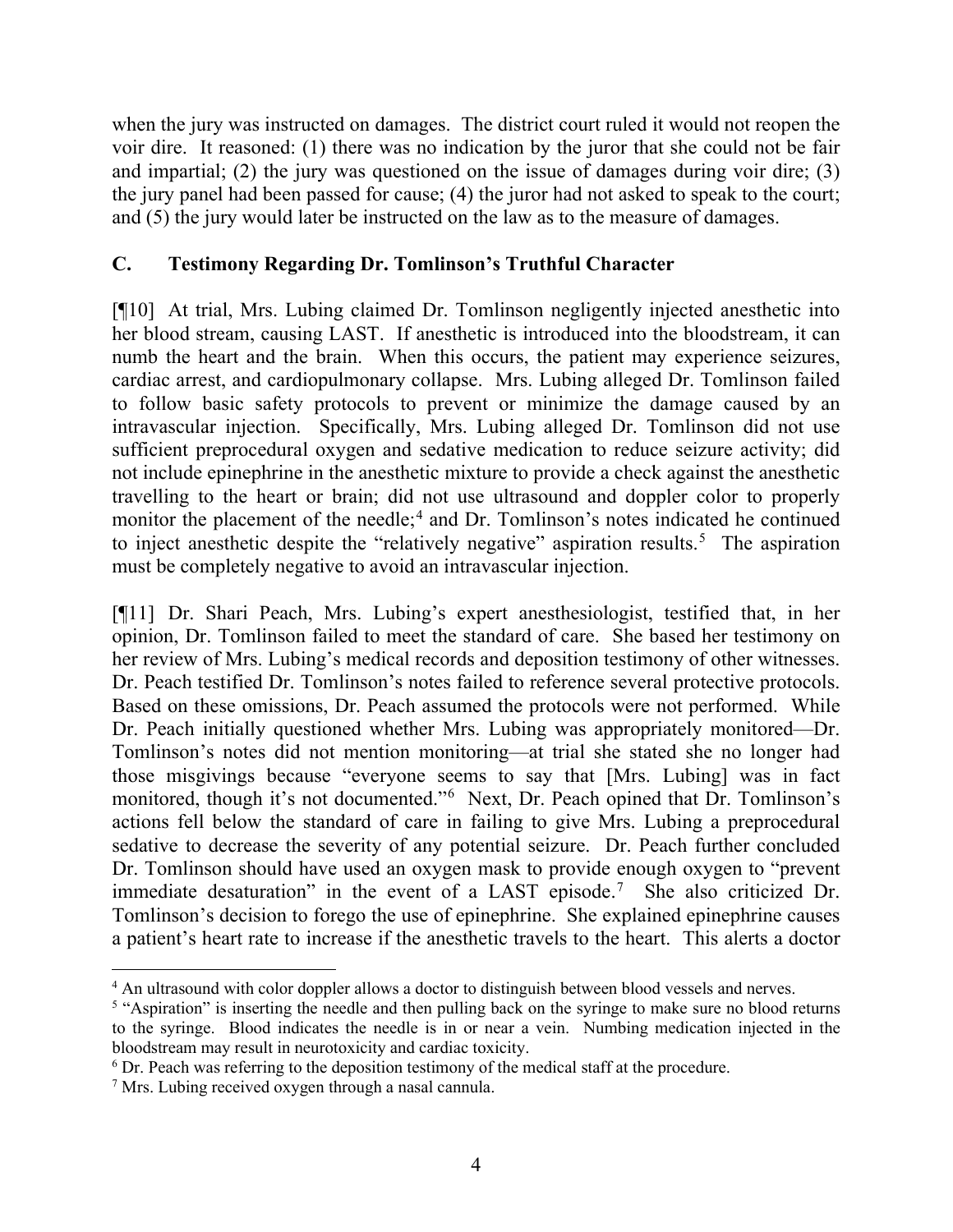that something is amiss. She faulted Dr. Tomlinson for not doing a "continuous aspiration" rather than aspirating only before each injection of the anesthetic. Dr. Peach's overriding concern was the description of aspiration in Dr. Tomlinson's notes. Dr. Peach read this description aloud to the jury: "Several points throughout the brachial plexus were chosen to administer local anesthetic, and this was done with what appeared to be relatively negative aspiration." Dr. Peach testified she had never seen the phrase "relatively negative aspiration," and anything other than a clear aspiration indicates "hazardous territory." She also testified that Dr. Tomlinson had not noted his use of an ultrasound wand or color doppler in his deposition or notes. The failure to use either technique would violate the standard of care. On cross-examination, she said if Dr. Tomlinson testified he had used these techniques, she would "believe him."

[¶12] Mrs. Lubing was the next witness. During opening statement, Mrs. Lubing's attorney told the jury the informed consent sheet was missing. Mrs. Lubing's attorney did not question her on this subject during her direct examination. Following her testimony, several jury questions on this topic were posed to Mrs. Lubing. She testified she was not informed of the risks of the regional block. During cross-examination, Dr. Tomlinson's counsel used Mrs. Lubing's deposition testimony to impeach these answers. In her deposition, Mrs. Lubing had testified that she did not remember anything after Dr. Williams set her wrist until she woke up in the ICU. Therefore, she could not remember if Dr. Tomlinson had discussed the risks of the local anesthetic or if she had signed an informed consent.

[¶13] Dr. Tomlinson was the next witness to testify relevant to the issues on appeal. On direct examination, he testified "relatively negative" in his notes was a misstatement. The aspiration prior to injection was negative—there was no blood in the tubing. He agreed complications would be expected if anesthetic were injected when there was something other than a negative aspiration. Dr. Tomlinson explained he believed he used the term "relatively" before "negative" as a "filler." He noted that he used the same term, "relatively," three times during the dictation.

[¶14] Due to scheduling constraints, Dr. Williams was called to testify after Dr. Tomlinson's direct examination but before Dr. Tomlinson's cross-examination. Defense counsel asked Dr. Williamson, "Doctor, based upon your working with Dr. Tomlinson, your interactions with him in -- professionally and in any setting that you've been, have you found him to be honest and trustworthy, or does he shade the truth or hedge on the truth? What has been your experience?" Mrs. Lubing's counsel objected based on "improper vouching." The trial court overruled the objection and told defense counsel "you could ask him if he's familiar with his general reputation as to truthfulness." After the court's ruling, the following exchange ensued: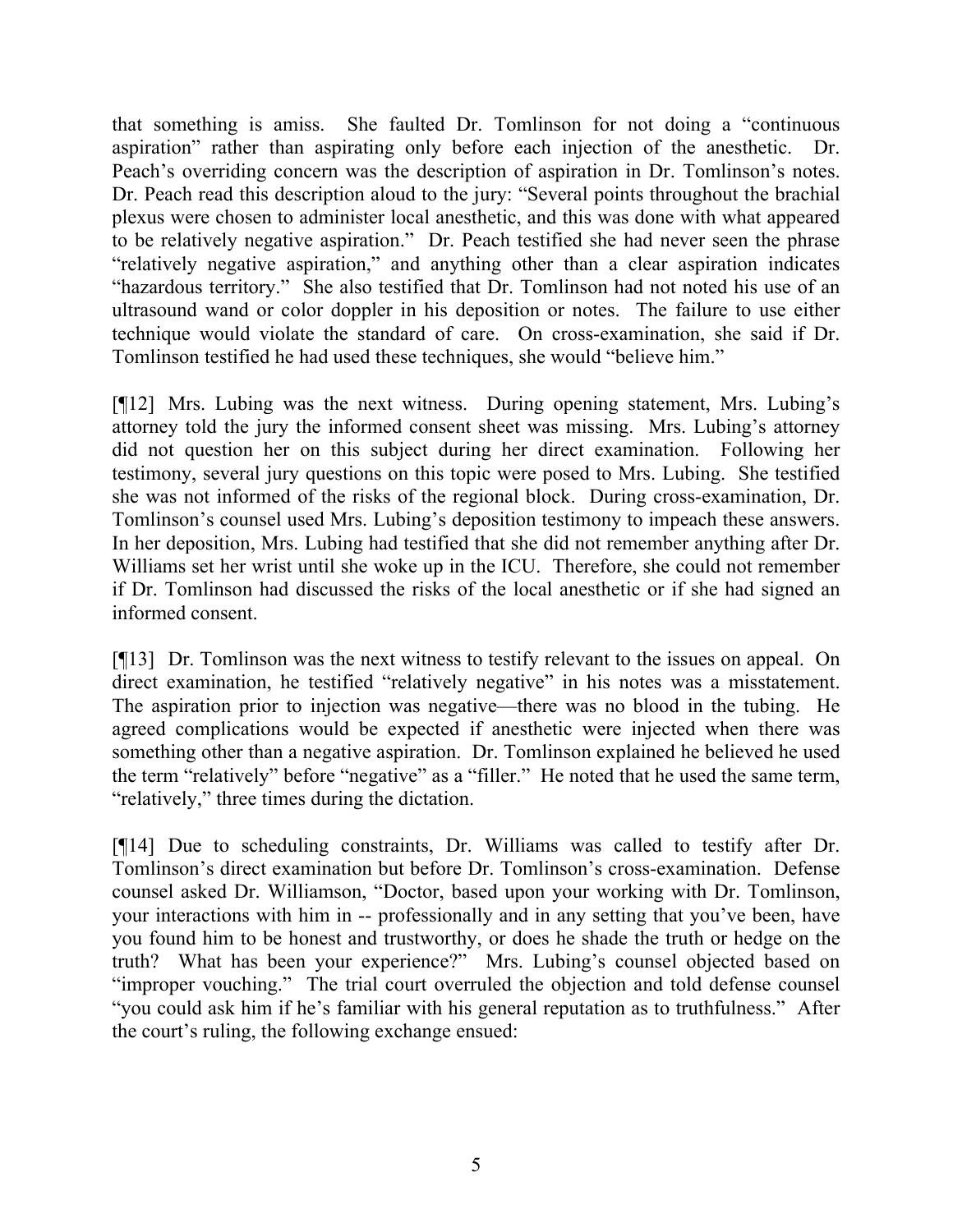|                                      | [Defense Counsel:] Sure. Doctor, are you familiar with Dr.<br>Tomlinson's general reputation for<br>truthfulness?                                                                            |
|--------------------------------------|----------------------------------------------------------------------------------------------------------------------------------------------------------------------------------------------|
| [Dr. Williams:]                      | Yes.                                                                                                                                                                                         |
| [Defense Counsel:] And what is that? |                                                                                                                                                                                              |
| [Dr. Williams:]                      | Dave and I are good colleagues. $\ldots$ I<br>have tremendous respect for him. I think<br>he handles my patients and the staff that<br>we work with exceptionally well. And<br>I've never -- |
| The Court:                           | That's not the question, Doctor. It is<br>simply about truthfulness.                                                                                                                         |
| [Dr. Williams:]                      | Sorry, sir. I have never found him to be<br>anything but truthful.                                                                                                                           |

[¶15] Following Dr. William's testimony, Dr. Tomlinson returned to testify on crossexamination. Mrs. Lubing's counsel initiated the following series of questions:

- Q: . . . [L]et's talk about your choice of words right here. This last sentence, would you read that to the jury.
- A: [Reading] "Several points throughout the brachial plexus were chosen to administer local anesthetic. And this was done with what appeared to be relatively negative aspiration."
- Q: And what did you mean by "relatively negative?"
- A: Negative.
- Q: Do you remember taking a deposition in this case --
- A: Oh, yes.

. . .

Q: . . . I'm going to hand you the original copy of your deposition.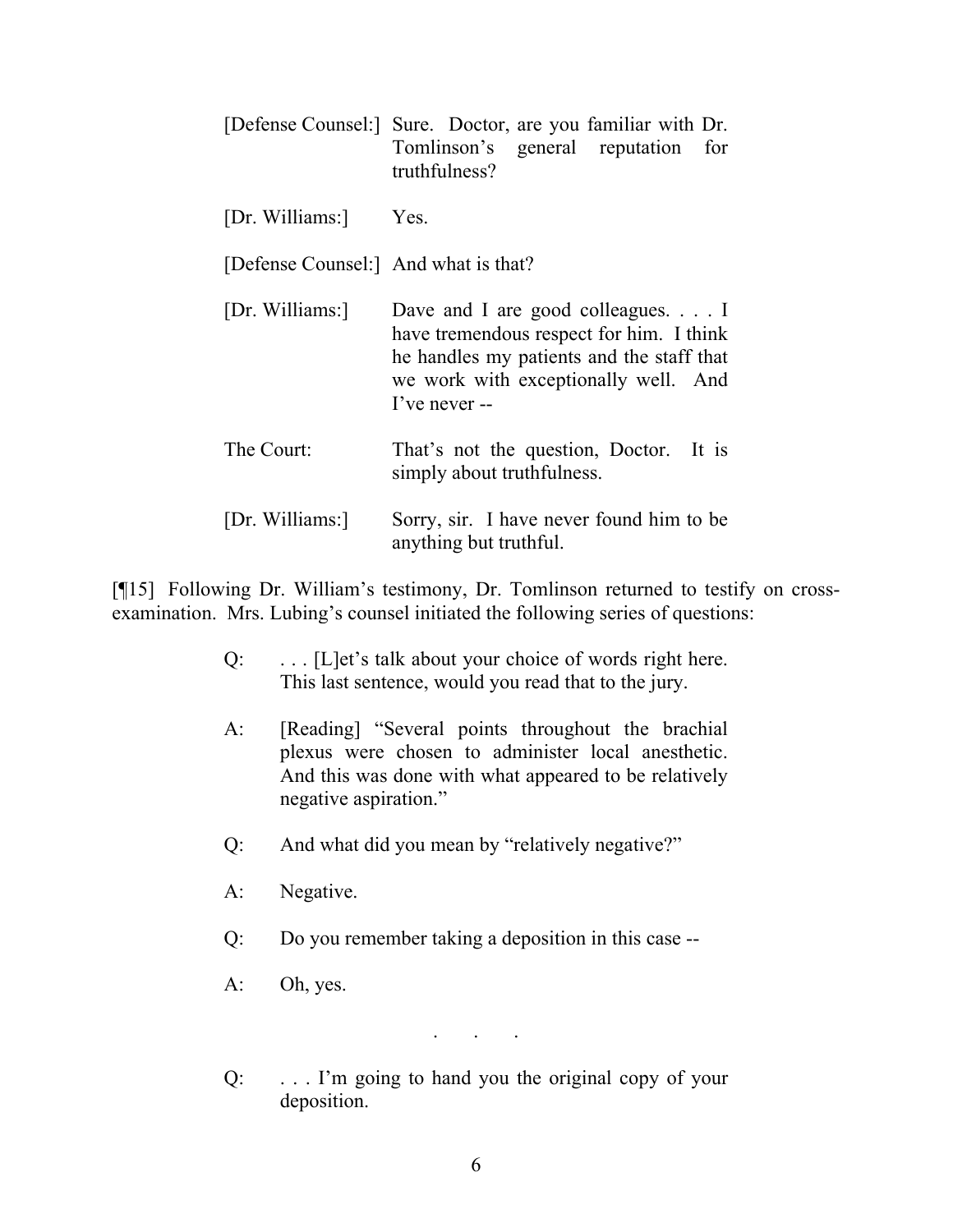- A: Sounds good.
- Q: All right. I'm going to . . . direct your attention to Page 219, Dr. Tomlinson. Go down to Line 23. . . .
- A: Yes.
- Q: So my question to you was: "Is that what you meant, that you got some of your anesthesia?"

And do you remember we were talking about whether or not you could have been charting that you saw some of your own anesthesia get back into the tubing?

- A: Correct.
- Q: And could you just read, starting on Line 25 on 219 going through Line 7 on 220, would you read to the jury what your response was on that day when your deposition was taken.
- A: "I don't know what I meant. I mean, this was, you know, a tough time for me, too. . . . I've been waiting my whole career for this, and I misspoke. . . . I didn't sit down and craft this thinking you would chop it up three years later. I just tried to describe it the best that I could."

. . .

- Q: And you would agree that "relatively negative" doesn't mean negative?
- A: Depends on what you're referring to.
- Q: And that you charted this the day after it happened?
- A: Correct.
- Q: Much closer in time to the event than today?
- A: That's correct.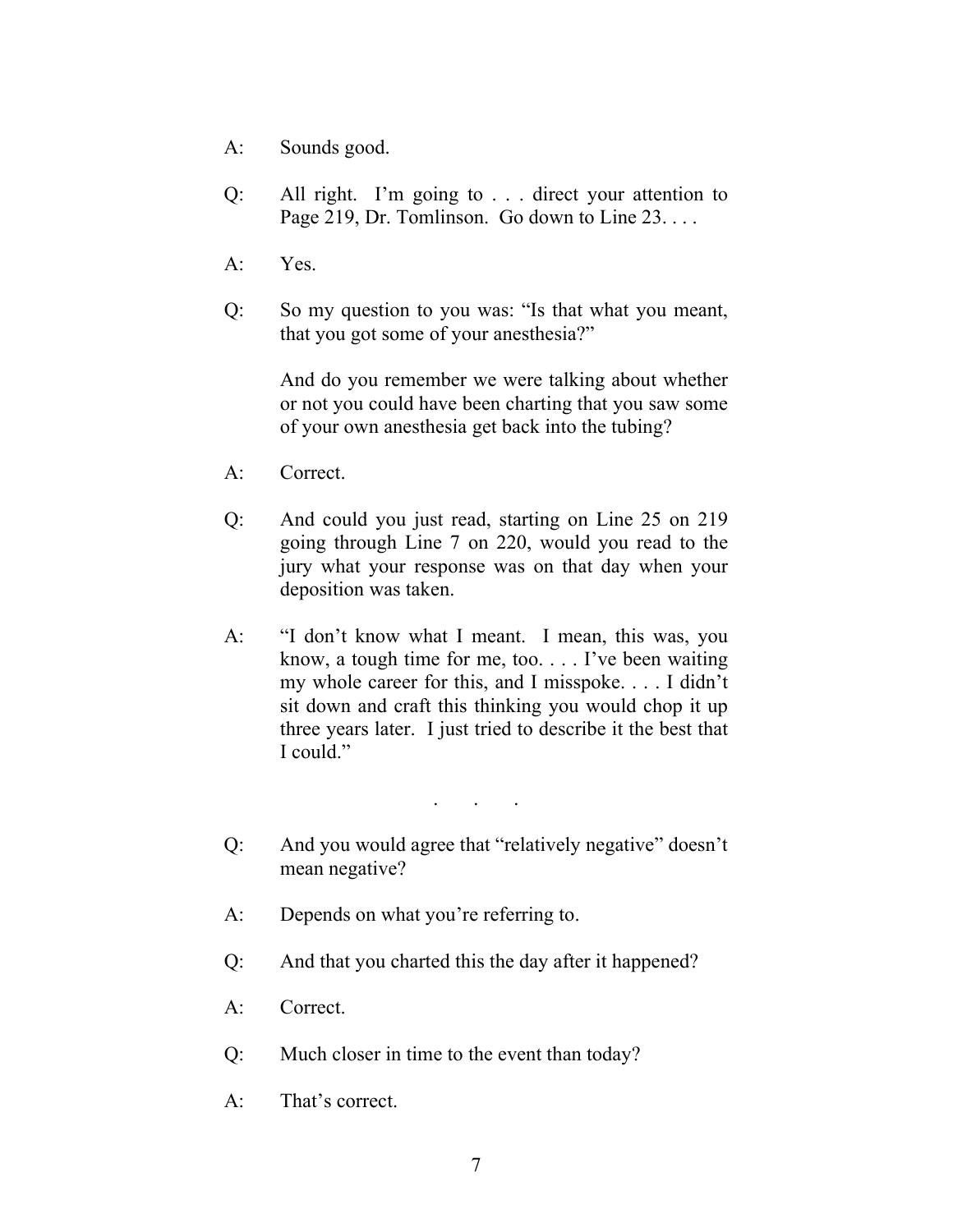- Q: Certainly closer in time than your deposition; is that right?
- A: That's true.
- Q: And you weren't thinking about litigation at that point; is that right?
- A: I wasn't in my memory.
- Q: And so you were trying to do your best to dictate what you saw; is that right?
- A: Sure.
- Q: And that's what we have: "Appeared to be relatively negative aspiration;" is that right?
- A: Correct.

Additional facts will be added as necessary. *See infra* Dr. Neal's testimony at ¶ 44.

[¶16] On December 20, 2018, the jury unanimously found Dr. Tomlinson was not negligent. The district court issued its Final Judgment and Order Allowing Costs to Defendants as Prevailing Parties on January 18, 2019. Mrs. Lubing timely appealed from this judgment.

## *DISCUSSION*

## *I. Did the district court abuse its discretion when it refused to investigate a juror's concerns regarding damages?*

[¶17] Mrs. Lubing argues that the district court erred when it refused to reopen voir dire after Juror E.G. spoke with the bailiff. She contends that, although her counsel had passed the juror for cause, the trial court had a duty to conduct further inquiry to ensure a fair and impartial trial.<sup>[8](#page-8-0)</sup>

<span id="page-8-0"></span><sup>&</sup>lt;sup>8</sup> We do not consider an affidavit submitted by Mrs. Lubing from an investigator who interviewed Juror E.G. on January 22, 2019. The affidavit is inadmissible hearsay under W.R.E. 801(c), and consideration of its contents is precluded under W.R.E. 606(b) (A juror may not testify as to any matter regarding the "effect of anything upon his or any other juror's mind or emotions as influencing him to assent to or dissent from the verdict . . . or concerning his mental processes in connection therewith . . . .").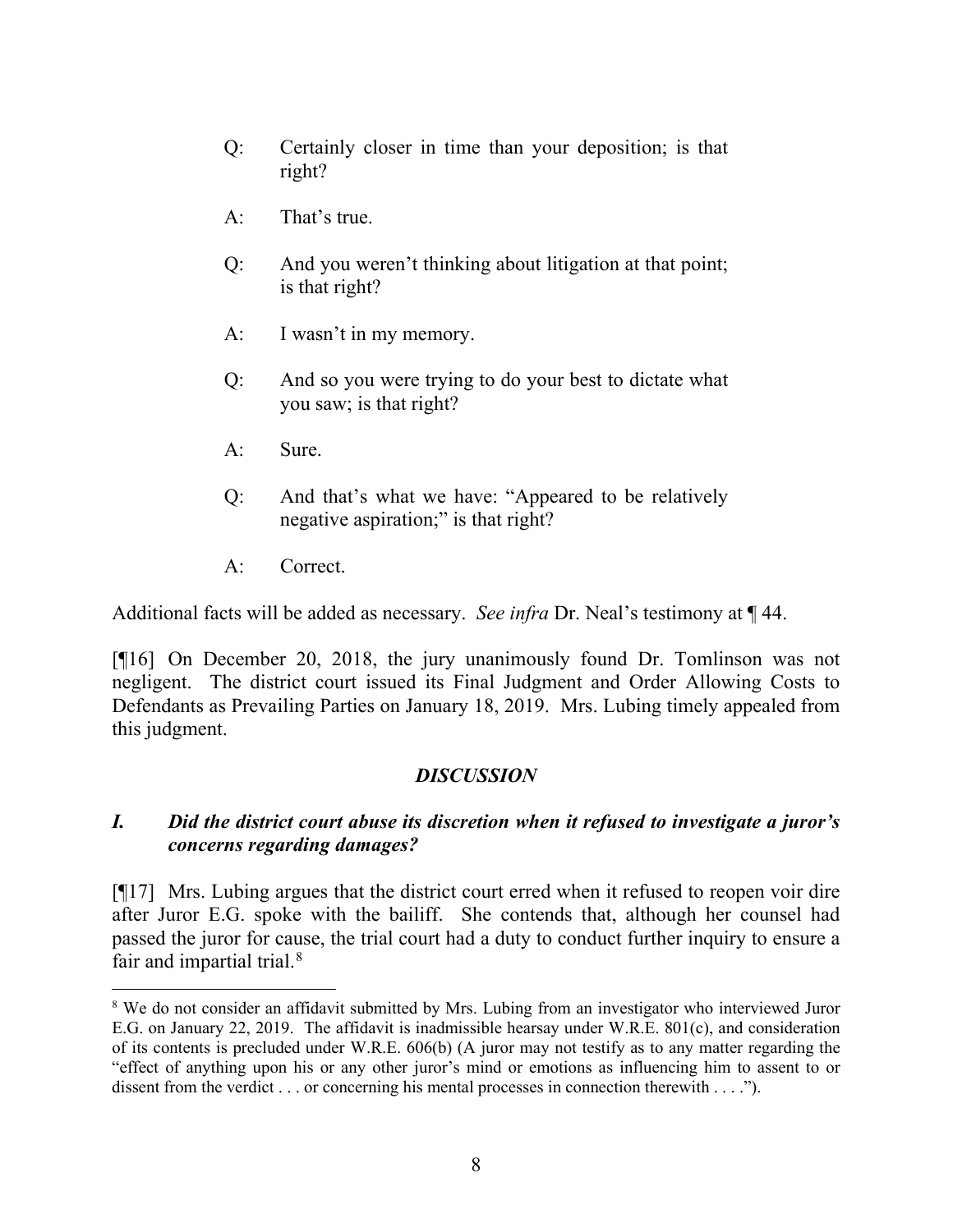## **A. Standard of Review**

[¶18] We review a trial court's decisions related to voir dire for an abuse of discretion. A trial court's determination as to whether a prospective juror should be excused for cause will not be disturbed, absent an abuse of discretion. Wyo. Stat. Ann. §§ 1-11-203, 7-11-105; *Schwenke v. State*, 768 P.2d 1031, 1034 (Wyo. 1989). It is our long-standing view that:

> Judicial discretion is a composite of many things, among which are conclusions drawn from objective criteria; it means a sound judgment exercised with regard to what is right under the circumstances and without doing so arbitrarily or capriciously.

*Ecocards v. Tekstir, Inc.*, 2020 WY 38, ¶ 11, 459 P.3d 1111, 1115–16 (Wyo. 2020) (quoting *Burnham v. Coffinberry*, 2003 WY 109, ¶ 5, 76 P.3d 296, 298 (Wyo. 2003)).

## **B. Analysis**

[¶19] Mrs. Lubing maintains the "trial judge had a non-discretionary duty to inquire into, and understand, the prejudicial concerns raised by Juror E.G. on the first day of trial . . . ." The right to a fair and impartial jury is protected by due process of law. *Skinner v. State*, 2001 WY 102, ¶ 14, 33 P.3d 758, 763 (Wyo. 2001) (quoting *Smith v. Phillips*, 455 U.S. 209, 217, 102 S.Ct. 940, 946, 71 L.Ed.2d 78 (1982)). "Trial judges are charged with the duty of seeing that a jury of competent, fair, and impartial persons is impaneled." *Wardell v. McMillan*, 844 P.2d 1052, 1062 (Wyo. 1992); *Redwine v. Fitzhugh*, 78 Wyo. 407, 417, 329 P.2d 257, 260 (1958). "The object of *voir dire* is to afford litigants an opportunity to explore whether prospective jurors have such biases and prejudices as would interfere with their responsibility to fairly decide a case." *Wardell*, 844 P.2d at 1062; *Schwenke*, 768 P.2d at 1033. To this end, the scope and extent of voir dire are generally within the discretion of the trial judge. *Wardell*, 844 P.2d at 1062. "A trial court abuses its discretion when it limits the scope of *voir dire* in a manner which is unreasonable under the circumstances." *Id.*; *Smith v. State*, 773 P.2d 139 (Wyo. 1989).

[¶20] Dr. Tomlinson argues Mrs. Lubing waived her objection to Juror E.G. because the jury was empaneled without objection. Generally, a "failure to challenge a juror, and then later acceptance of the panel at trial, waives any objection to the service of a particular juror." *Pickering v. State*, 2020 WY 66, ¶ 36, 464 P.3d 236, 251 (Wyo. 2020) (citing *Benjamin v. State*, 2011 WY 147, ¶ 30, 264 P.3d 1, 9 (Wyo. 2011) (quoting *Kerns v. State*, 920 P.2d 632, 635 (Wyo. 1996))). Mrs. Lubing maintains waiver does not apply because new information of potential bias was discovered after the jury had been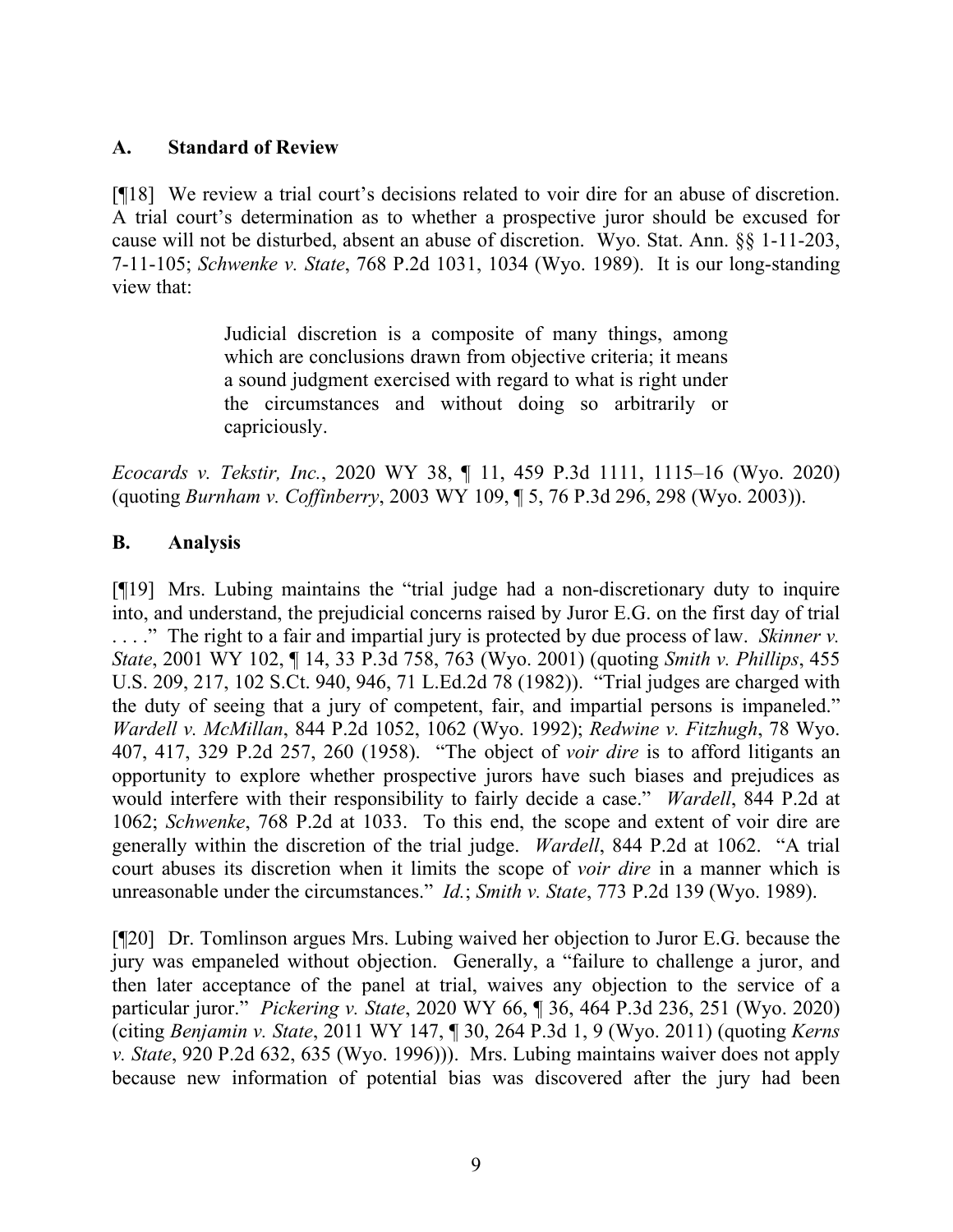impaneled. *See* W.R.C.P. 47(f) ("During trial or deliberation, the court may excuse a juror for good cause.").

[¶21] We considered waiver of the challenge to a seated juror in *Lopez v. State*, 544 P.2d 855, 861–62 (Wyo. 1976). In *Lopez*, the day after two defendants were convicted on a rape charge, a female juror (first juror) seated in the matter telephoned another of the female jurors (second juror). She revealed that some six years previously, she had been the victim of a rape by two men under circumstances similar to those in the *Lopez* case. The second juror reported this information to counsel for the defendants. Counsel obtained her affidavit recounting the conversation. This affidavit was attached to motions for a new trial on behalf of the defendants. The county attorney then obtained an affidavit from the first juror. After a hearing, the district court denied the motions for a new trial. *Id.* at 858–59.

[¶22] On appeal, we affirmed, concluding "that under the circumstances of this case the right to raise the question of the impartiality of the jury with respect to this particular matter was waived." *Id.* at 860. We said:

> A failure to directly and plainly examine jurors with respect to a particular basis for bias or prejudice, which later is developed, constitutes a waiver of that ground. It is the obligation of the [parties] to examine jurors on voir dire and discover by proper investigation facts affecting their qualifications, and then to seasonably raise that objection with respect to any member of the panel. There is no showing in this case that the [parties'] right to fully question the jury, as it was being organized, was in any way abridged or interfered with. Under the circumstances the defendants waived the right to complain of the prior experience of the female juror as possible bias or prejudice.

*Id.* at 861–62.

[¶23] Here, Juror E.G.'s concerns about noneconomic damages—and the concerns of other jurors as well—were known to Mrs. Lubing's counsel before the jury was empaneled. Counsel was not prevented from conducting further voir dire to explore the parameters of these concerns. Rather, counsel chose to move to another topic. Under these circumstances, Mrs. Lubing's challenge to this particular juror was waived. *See Wilmore v. State*, 602 S.E.2d 343, 346 (Ga. Ct. App. 2004) (if information is "known to a party or his counsel, such an objection must be made before the jurors are sworn" (quoting *Harris v. State*, 441 S.E.2d 255, 257 (Ga. Ct. App. 1994))).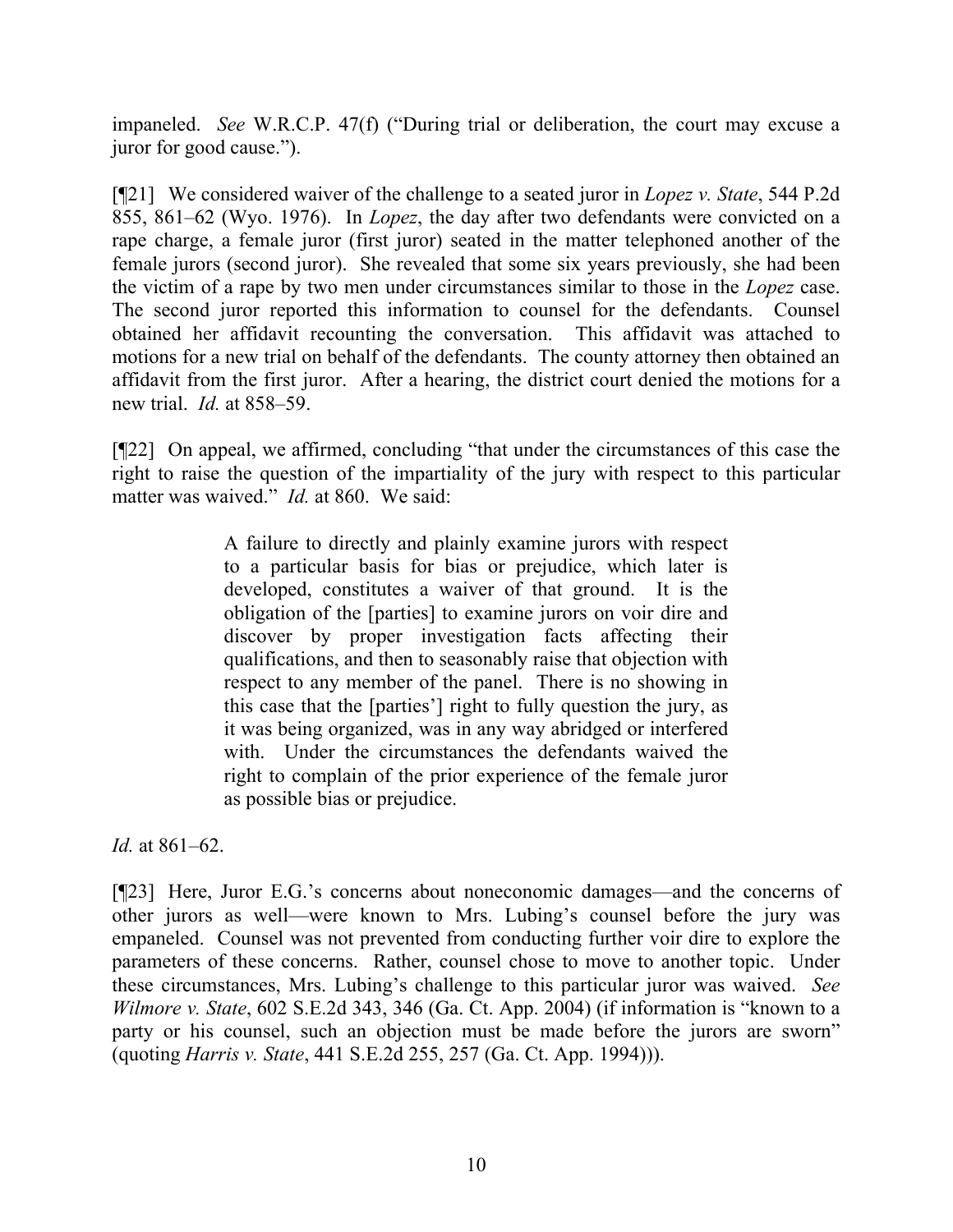[¶24] Even if the challenge had not been waived, the district court did not abuse its discretion. "The test we apply to determine if a prospective juror should be dismissed for cause is whether or not that juror would be able to render a fair and impartial verdict based upon the evidence adduced at trial." *Castellanos v. State*, 2016 WY 11, ¶ 102, 366 P.3d 1279, 1306 (Wyo. 2016) (citations omitted). No evidence was presented that Juror E.G. would not be able render a fair and impartial verdict. The record contains only the trial court's statement that Juror E.G. had a question regarding "medical expense damages."[9](#page-11-0) The differing impressions between defense counsel and plaintiff's counsel after talking to the bailiff are not evidence. The jury was questioned on the issue of damages during voir dire. The jury panel had been passed for cause. Juror E.G. had not asked to speak to the court. As the district court noted, the jury would be instructed on the law as to the measure of damages.

[¶25] Finally, Mrs. Lubing cannot show she was prejudiced by the trial court's alleged error, as the jury never reached the issue of damages. "[A] mere showing of improper communication is not sufficient; prejudice must also be shown." *Skinner*, ¶ 13, 33 P.3d at 763. Wyoming Rule of Appellate Procedure 9.04 sets forth the harmless error standard: "Any error, defect, irregularity or variance which does not affect substantial rights shall be disregarded by the reviewing court." "We conclude . . . the appropriate question under the prejudice prong in a plain error analysis is whether there is a reasonable probability that the result would have been more favorable to the defendant had the error not occurred." *Larkins v. State*, 2018 WY 122, ¶ 94, 429 P.3d 28, 50 (Wyo. 2018). *See United States v. Dominguez Benitez*, 542 U.S. 74, 81–82, 124 S.Ct. 2333, 2339, 159 L.Ed.2d 157 (2004) (applying the "reasonable probability" standard to plain error analysis). "Prejudicial error requires reversal, while harmless error does not." *Dougherty v. State*, 2016 WY 62, ¶ 22, 373 P.3d 427, 434 (Wyo. 2016) (quoting *Lindstrom v. State*, 2015 WY 28, ¶ 22, 343 P.3d 792, 798 (Wyo. 2015)). Here, even if the trial court had erred, reversal is not required where the verdict would not have been different. *Hardman v. State*, 2020 WY 11, ¶ 31, 456 P.3d 1223, 1231 (Wyo. 2020).

## *II. Did the district court abuse its discretion when it allowed a defense witness to testify to Dr. Tomlinson's character for truthfulness?*

[¶26] Mrs. Lubing argues the district court erred in allowing Dr. Williams to vouch for Dr. Tomlinson's honesty when Dr. Tomlinson's character for truthfulness had not been attacked during trial. She claims the exchange was particularly prejudicial because her

<span id="page-11-0"></span><sup>&</sup>lt;sup>9</sup> Mrs. Lubing claims the trial court had a duty to investigate and resolve potential juror bias after it was "apprised of the fact that extrinsic influence may have tainted the trial." *Sisneros v. City of Laramie*, 773 P.2d 933, 936 (Wyo. 1989). The line of cases cited by Mrs. Lubing are inapposite because no external influence was present in this case, and there was no indication the juror or the trial was "tainted."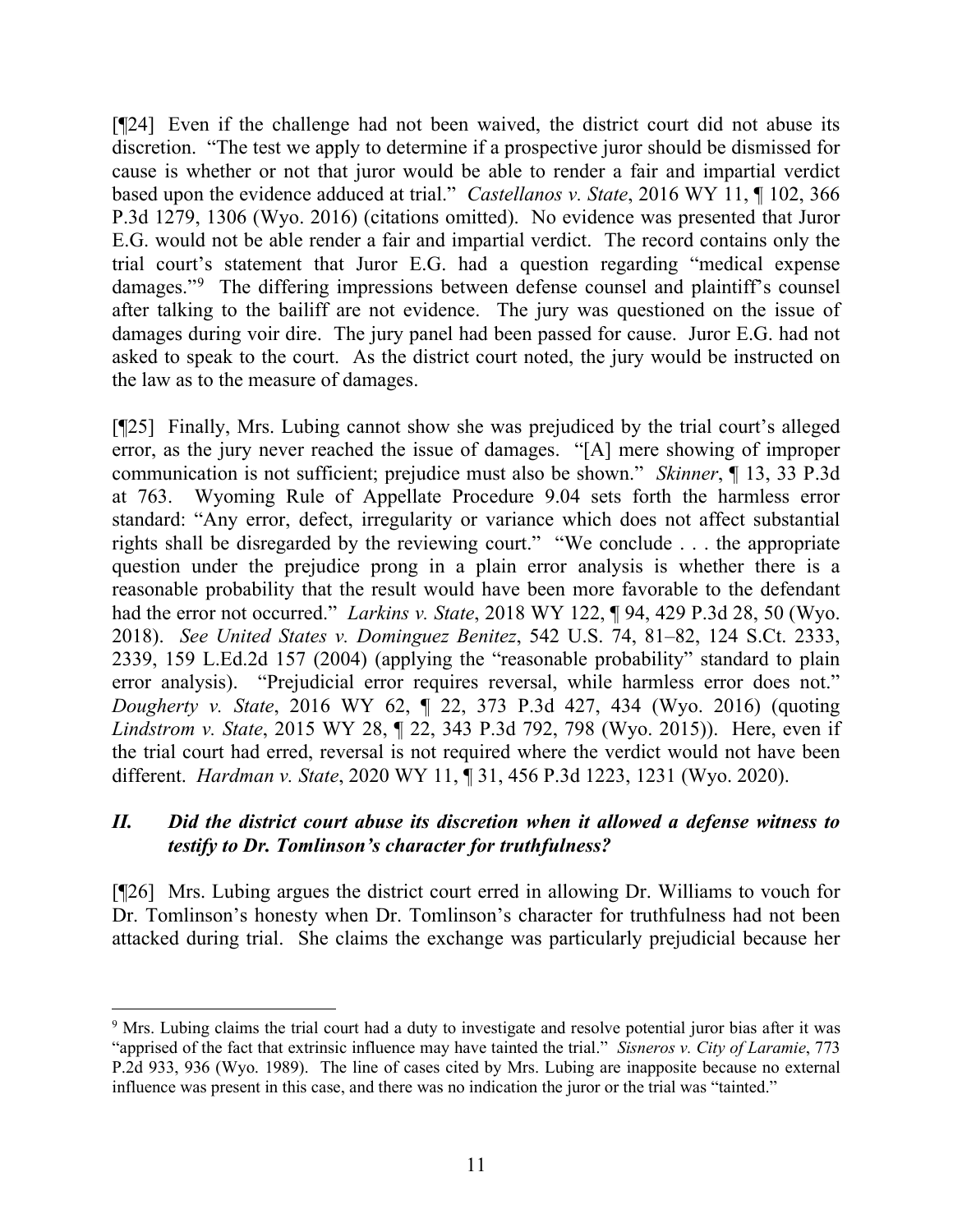case turned on whether the jury believed Dr. Tomlinson's contemporaneous notes stating "relatively negative" aspiration, or whether the jury believed his testimony at trial.

## **A. Standard of Review**

[¶27] "The trial court's ruling on the issue of character witnesses [is] a discretionary ruling and will not be disturbed on appeal except for a clear showing of abuse." *Wilhelm v. Lake*, 630 P.2d 499, 502–03 (Wyo. 1981). "If the trial court erred by admitting evidence, we then must ascertain whether the error affects any substantial rights of the accused, providing grounds for reversal, or whether it is harmless." *Skinner*, ¶ 25, 33 P.3d at 766–67 (citation omitted). "An error is deemed prejudicial when there is a reasonable probability that, in the absence of the improper evidence, the verdict would have been more favorable to the appellant." *Gonzalez-Chavarria v. State*, 2019 WY 100, ¶ 20, 449 P.3d 1094, 1098–99 (Wyo. 2019) (quoting *Swett v. State*, 2018 WY 144, ¶ 12, 431 P.3d 1135, 1140 (Wyo. 2018)).

# **B. Analysis**

[¶28] "[C]redibility may be supported or attacked by evidence of character for truthfulness or untruthfulness and by specific instances of conduct only as provided in W.R.E. 608." *Barnes v. State*, 858 P.2d 522, 534 (Wyo. 1993). The rule provides in pertinent part:

> **(a)** *Opinion and reputation evidence of character.* — The credibility of a witness may be attacked or supported by evidence in the form of opinion or reputation, but subject to these limitations: (1) the evidence may refer only to character for truthfulness or untruthfulness, and (2) evidence of truthful character is admissible **only after the character of the witness for truthfulness has been attacked by opinion or reputation evidence or otherwise**.

W.R.E. 608(a) (emphasis added).

[¶29] Dr. Tomlinson claims Dr. Williams's testimony was admissible because Mrs. Lubing attacked his character for truthfulness throughout the trial. She attacked: 1) his testimony that Mrs. Lubing gave an informed consent to the procedure; 2) his testimony that the aspiration was negative before beginning the injection of anesthetic; and 3) his testimony regarding the safety procedures used while preparing for the injection. Dr. Tomlinson concedes that Mrs. Lubing did not use opinion or reputation evidence against him. He maintains Mrs. Lubing "otherwise" attacked his character for truthfulness by means of a continuous assault on his credibility. Mrs. Lubing insists there was no attack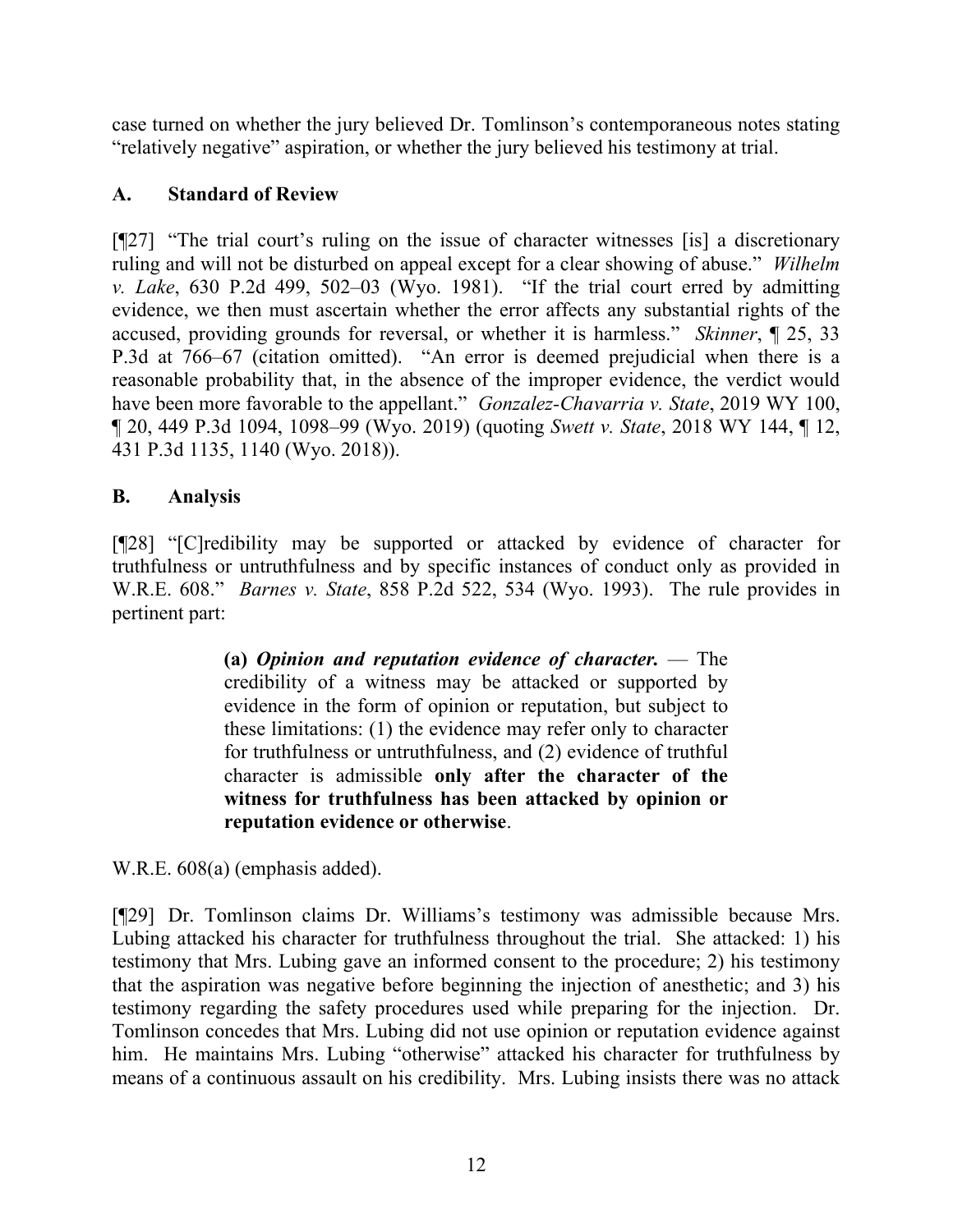on Dr. Tomlinson's character for truthfulness. Rather, her counsel legitimately challenged Dr. Tomlinson's defense.

[¶30] "'Character evidence' is generally defined as '[e]vidence regarding someone's general personality traits or propensities.'" *Martinez v. State*, 2018 WY 147, ¶¶ 35–36, 432 P.3d 493, 502 (Wyo. 2018) (emphasis omitted) (quoting *Gruwell v. State*, 2011 WY 67, ¶ 31, 254 P.3d 223, 233 (Wyo. 2011) (quoting *Character Evidence*, Black's Law Dictionary (8th ed. 2004))). *See Hall v. State*, 2005 WY 35, ¶ 12, 109 P.3d 499, 505 (Wyo. 2005) ("evidence of bias or interest does not constitute an attack on a witness' character for truthfulness"); *Wilhelm*, 630 P.2d at 502 (questions about income tax return and income tax fraud was an attack upon truthfulness and honesty). While Rule 608 allows direct attacks on a witness's veracity in the instant case, the purpose of Rule 608(a)(2) is "to discourage peripheral attacks on a witness's general character for truthfulness." *United States v. Dring*, 930 F.2d 687, 690 (9th Cir. 1991).

[¶31] In some cases, "the category of impeaching evidence employed makes it obvious that character for truthfulness has been attacked." 28 Charles A. Wright & Victor J. Gold, *Federal Practice and Procedure* § 6116, at 71–72 (2d ed. 2012). The Advisory Committee's Note to Rule 608 states: "Opinion or reputation that the witness is untruthful specifically qualifies as an attack, and evidence of misconduct, including conviction of crime, and of corruption also fall within this category." 1 *McCormick on Evidence* § 47, at 370 (Robert P. Mosteller ed., 8th ed. 2020).

[¶32] Here, Dr. Tomlinson argues the attack occurred over the course of the trial, beginning with Mrs. Lubing's opening statement. He charges the opening statement insinuated that he had not procured an informed consent despite anticipated testimony that he obtained one. Dr. Tomlinson claims the attack continued through the direct examination of Dr. Peach and his own cross-examination. In other words, he contends Mrs. Lubing attacked his honest character by raising evidence contradicting his testimony.

[¶33] "Whether evidence in the form of contradiction is an attack upon the character of the witness must depend upon the circumstances." 28 Charles A. Wright & Victor J. Gold, *supra* § 6116, at 74 (quoting Fed. R. Evid. 608, Advisory Committee Note).

> This is because evidence that contradicts the testimony of a witness may be offered to prove various things other than character for truthfulness. For example, evidence that contradicts a witness can be offered to prove his lack of credibility by showing the witness has flawed perceptual, recall, or narrative abilities. Because such evidence suggests the witness has committed only an honest mistake, it does not attack character for truthfulness. Further, contradiction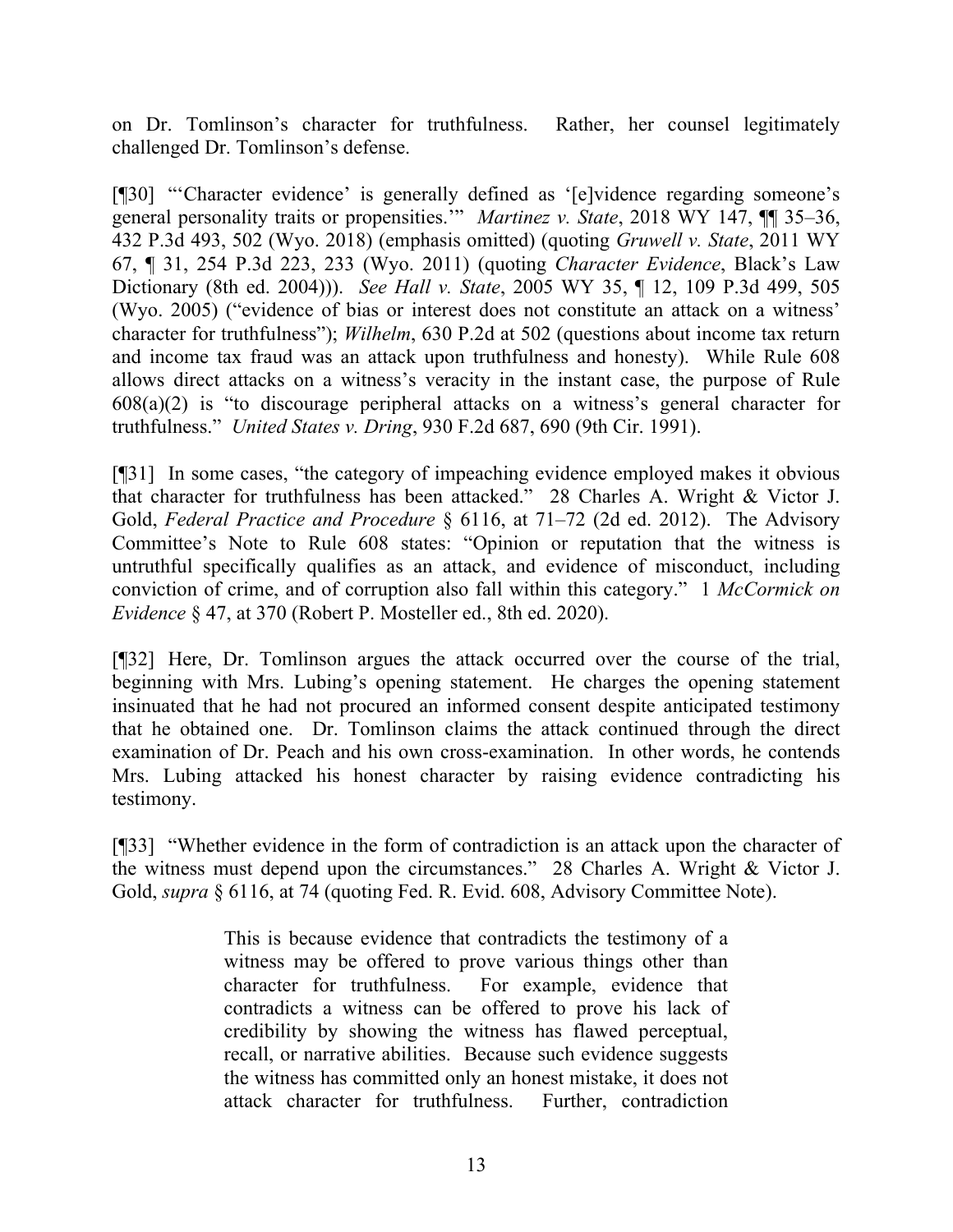evidence might be offered to prove the witness has intentionally lied, *but for reasons that are case-specific* and have nothing to do with general trustworthiness. Finally, contradiction evidence may be offered not to prove credibility but simply to show that the facts are as described by that evidence.

28 Charles A. Wright & Victor J. Gold, *supra* § 6116, at 74–75 (emphasis added). In contradiction cases, "a useful test employed by the courts is whether the questioning attacks the veracity of the witness's account of the facts in the specific case before the court or attacks the witness's veracity in general." *United States v. Martinez*, 923 F.3d 806, 816 (10th Cir. 2019); *see Renda v. King*, 347 F.3d 550, 554 (3d Cir. 2003) ("Direct attacks on a witness's veracity *in the particular case* do not open the door for evidence of the witness's good character." (emphasis added)).<sup>[10](#page-14-0)</sup> "[M]ost courts do not view contradiction of one witness's testimony by other witnesses as an attack on character." *Martinez*, 923 F.3d at 817 (quoting 4 Jack B. Weinstein & Margaret A Berger, *Weinstein's Federal Evidence* § 608.12[4][a] (Joseph M. McLaughlin ed., 2d ed. 2007)); *see United States v. Drury*, 396 F.3d 1303, 1315 (11th Cir. 2005) ("An attack that consists only of . . . counsel pointing out inconsistencies in testimony and arguing that the accused's testimony is not credible does not constitute an attack on the accused's reputation for truthfulness within the meaning of Rule 608." (internal citation and quotation marks omitted)); 28 Charles A. Wright & Victor J. Gold, *supra* § 6116, at 75 ("[E]vidence of truthful character is admissible to rebut contradiction evidence only where, based on the circumstances, it appears likely the trier of fact will draw from that evidence an inference about untruthful character.").

[¶34] Mrs. Lubing's case was predicated on Dr. Tomlinson's notes. Specifically, she relied on the omissions in the notes and Dr. Tomlinson's statement that the aspiration was "relatively negative." Dr. Tomlinson's defense was that "relatively negative" meant negative and despite their omission from the notes, all appropriate procedures were performed. Credibility was a primary issue in this case.

[¶35] Dr. Tomlinson claims the attack on his character for truthfulness began with Mrs. Lubing's opening statement. *See* 28 Charles A. Wright & Victor J. Gold, *supra* § 6116, at 80 ("The character of a witness also can be attacked in opening statement.") In opening statement, Mrs. Lubing's counsel stated:

<span id="page-14-0"></span><sup>&</sup>lt;sup>10</sup> "When federal rules are virtually identical to their Wyoming counterparts, federal case law interpreting them is persuasive." *Leach v. State*, 2013 WY 139, ¶ 30, 312 P.3d 795, 801 (Wyo. 2013) (citing *Bromley v. State*, 2009 WY 133, ¶ 18, 219 P.3d 110, 115 (Wyo. 2009)).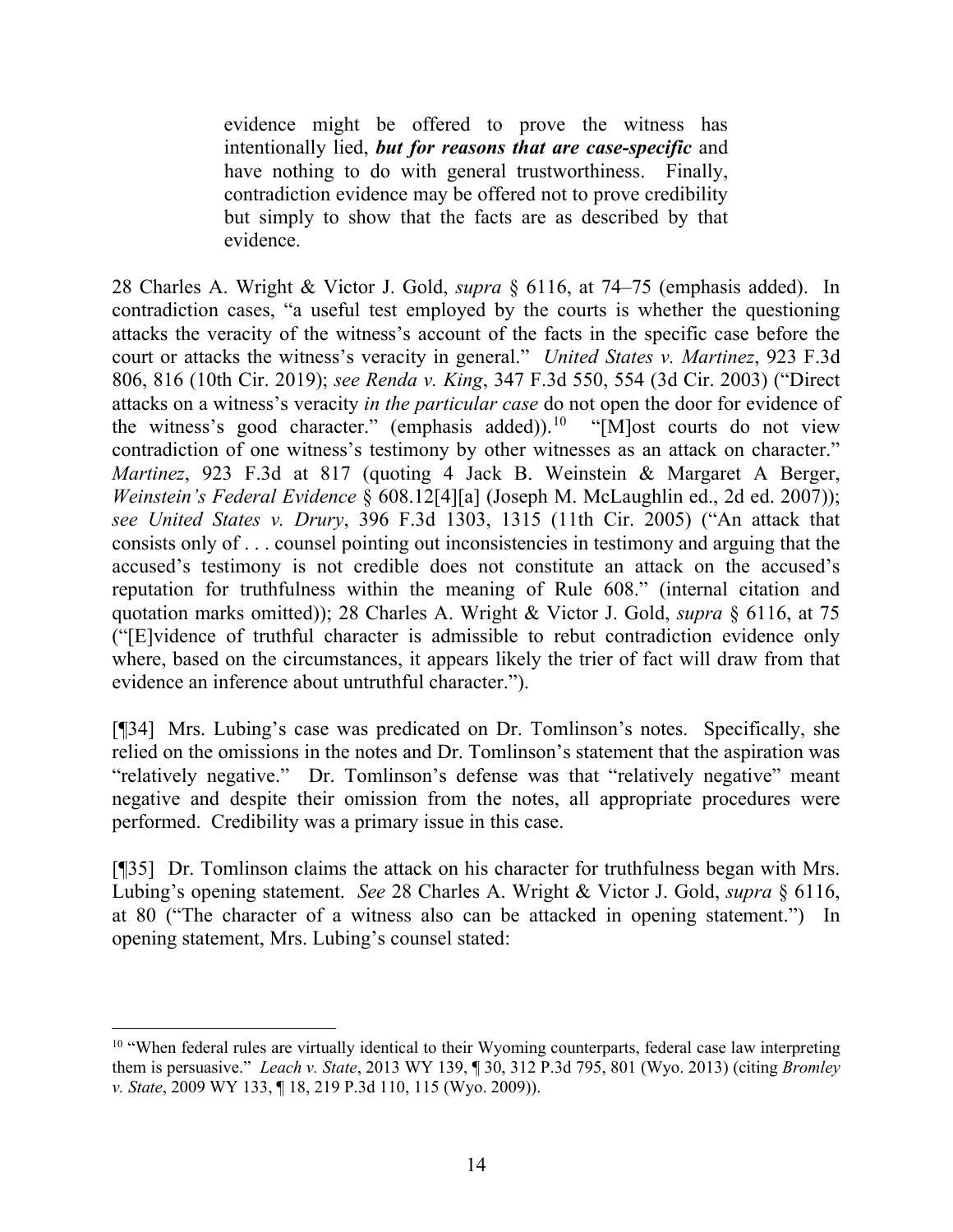Before we came to trial we had to do some due diligence. We had to investigate some things. One of the first things we looked at were some of the medical records. And in particular, we looked at the consent forms used by Dr. Tomlinson, informed consent. Dr. Tomlinson typically has a patient sign a form to describe the risks and the dangers of the procedure.

So we had to determine a couple of things. First was if Dr. Tomlinson gave Jill Lubing an informed consent. And then, second, if so, what does that mean? Does that mean that Dr. Tomlinson is not responsible if he needlessly injured Jill Lubing?

On the first issue, what we learned is that there is no informed consent form for the nerve block Dr. Tomlinson performed on March 20th of 2015.

On the second issue you'll hear testimony from Dr. Peach. She obtains informed consent from her patients. And she does so to obtain the right to proceed with the procedure and do it in the safest manner possible. You will hear her acknowledge an informed consent does not absolve her of her duty to the patient to follow the safety protocols.

[¶36] It is undisputed Mrs. Lubing's informed consent for the regional block was not in her medical files. Mrs. Lubing made no claim based on the failure to obtain informed consent and the absence of the consent form was no part of the negligence claim against Dr. Tomlinson. Indeed, the court instructed the jury that the absence of the consent form was not to be considered.

[¶37] Dr. Tomlinson argues the attack in the opening remarks was immediately followed by raising the question of the missing informed consent with Dr. Peach on direct examination. After testifying that she obtains a written informed consent from her patients, Dr. Peach said:

> Well, it is the ethical thing to do for one thing. But it is usually . . . mandated by hospital bylaws to get permission from the patient. You can skip getting written informed consent for procedures if it is an emergency, if it is life- or limb-threatening. But usually if there is time enough to talk to the patient about a procedure, the risk, benefits, and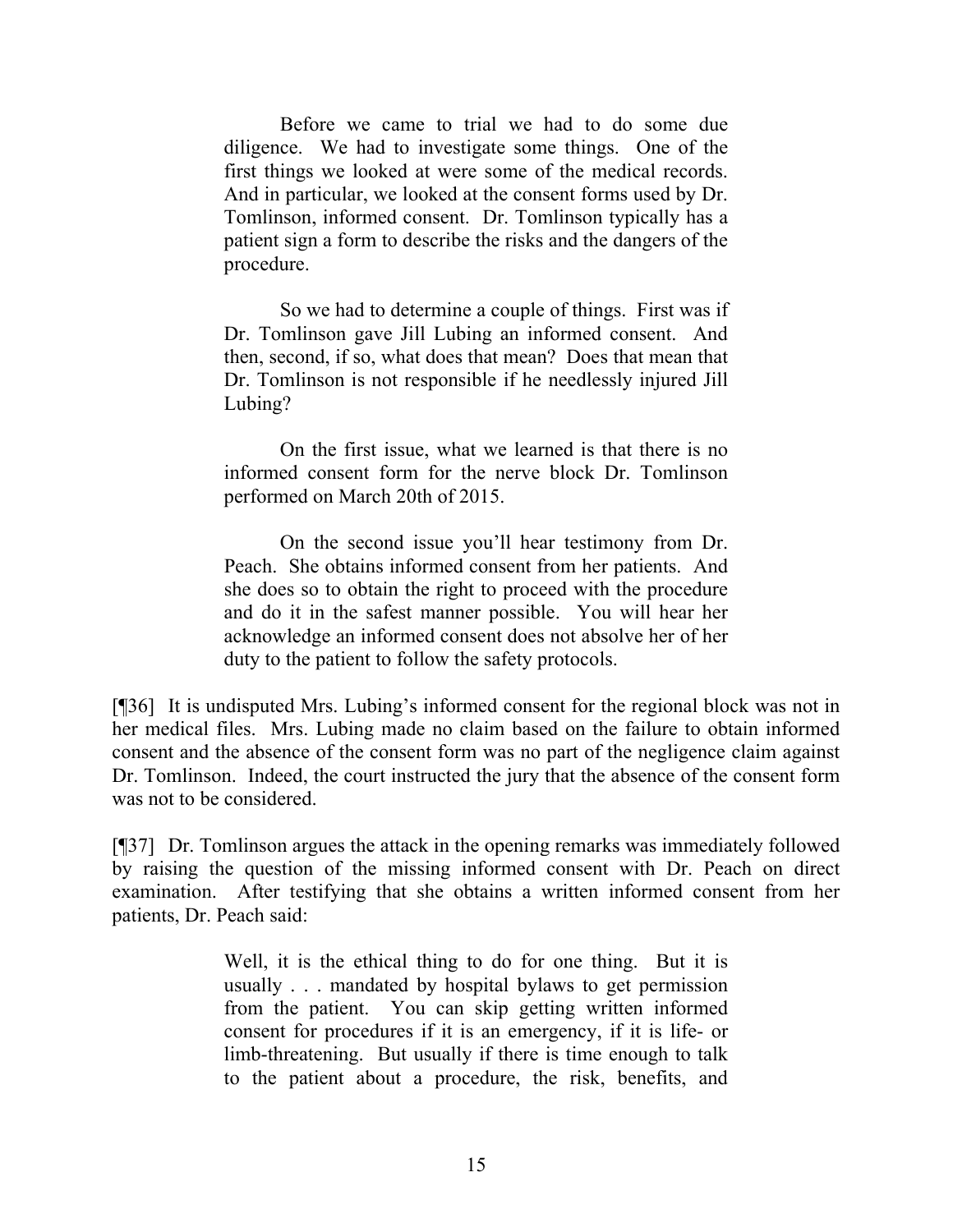alternatives of that procedure, then you can get written consent and have them sign it.

Expounding on consent, Dr. Peach continued: "I think once you've talked to the patient about risk, benefits, and alternatives [of anesthesia], I think that the patient themselves wouldn't give you permission to do it unless they thought you were going to perform it as safe as possible." Again, we see no attack on Dr. Tomlinson's character. Dr. Peach's testimony only confirmed that an informed consent, normally procured prior to surgery, does not alter the standard of care owed to the patient. *See Renda*, 347 F.3d at 554 ("Direct attacks on a witness's veracity *in the particular case* do not open the door for evidence of the witness's good character." (emphasis added)).

[¶38] Next, Dr. Tomlinson argues that his character for truthfulness was attacked through testimony about whether the aspiration was negative or "relatively negative," and whether he performed certain required safety procedures. He points to Dr. Peach's testimony that he did not meet the standard of care based on the omissions in his notes (for example, omission of the use of a color doppler, application of a variation of probe pressure, or monitoring of the spread of the local anesthetic). *See supra* ¶ 11. The record does not reveal any attacks on Dr. Tomlinson's reputation for truthfulness in the questioning on these matters. It is not disputed these procedures were omitted in Dr. Tomlinson's report, and he wrote "relatively" negative in his notes. The questions posed by counsel fairly addressed the evidence in the light most favorable to Mrs. Lubing.

[¶39] Dr. Tomlinson argues two additional aspects of the trial amount to an attack on character for truthfulness: 1) the impeachment of his testimony on cross-examination regarding his description of the aspiration; and 2) the renewed reference to the absence of a consent form during closing argument. The cross-examination and the closing argument came *after* Dr. Tomlinson invited testimony on his truthful character. We are not persuaded that counsel strayed beyond credibility as it pertains to the specific facts of the case in either situation. *See People v. Serra*, 2015 COA 130, ¶ 66, 361 P.3d 1122, 1135 ("questions during cross-examination that imply a witness's testimony is not credible—such as emphasizing the witness's oath to tell the truth, potential motives to lie or sources of bias, or questioning his or her failure to disclose certain information to the police—are not necessarily attacks on that witness's *character* for truthfulness"). "If the rule were otherwise, evidence of truthful character could be introduced any time a witness was cross-examined about inconsistencies in, or contradiction of, his or her testimony, or any time the witness was questioned about facts that indicated that his or her testimony might not be credible." *Id.* 167, 361 P.3d at 1135.

[¶40] "Credibility of witnesses is always a question of fact for the trier of fact to determine." *Barnes*, 858 P.2d at 534. In this case, the district court erred in admitting Dr. Williams's testimony regarding Dr. Tomlinson's honesty in the absence of an attack on his character for truthfulness.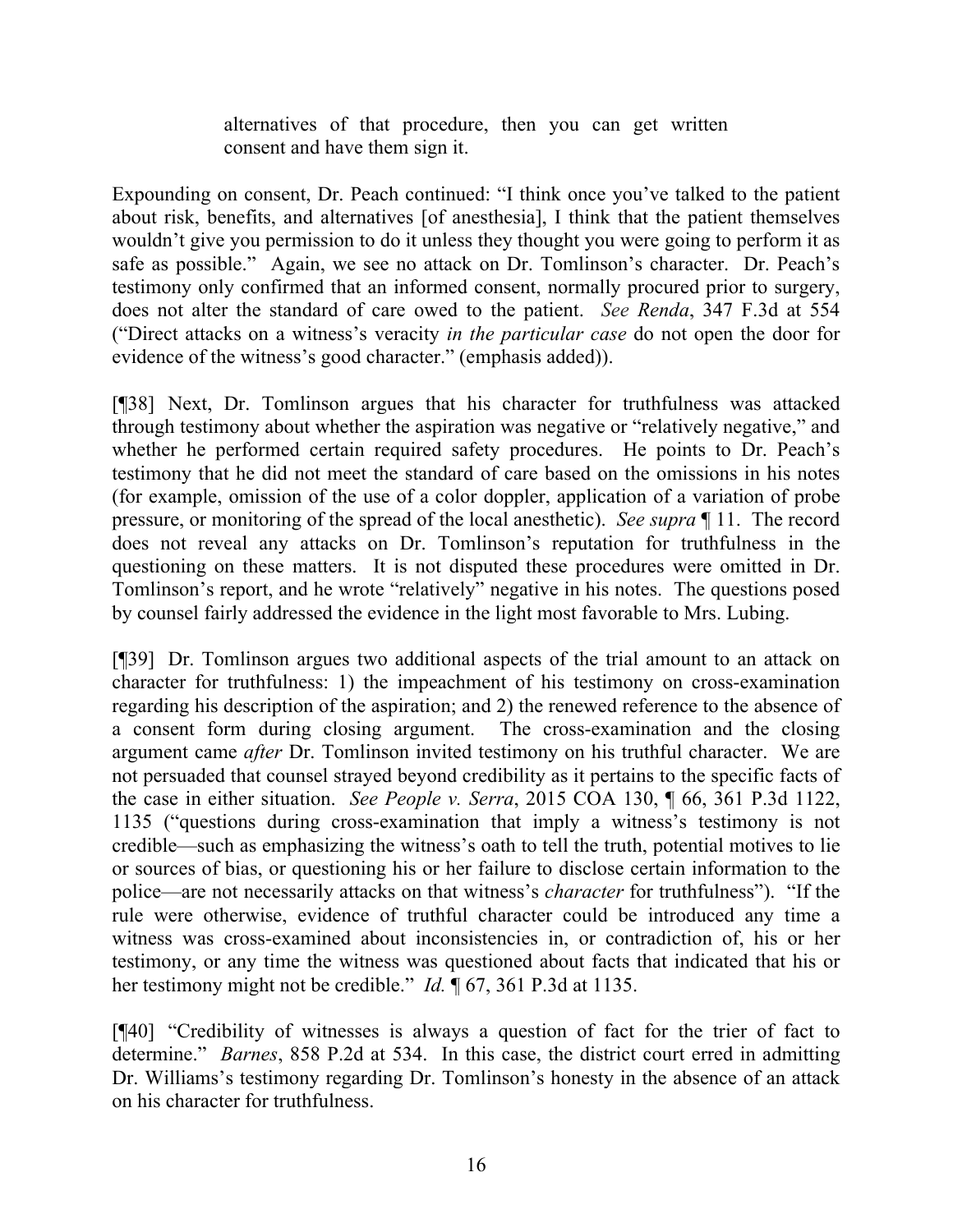[¶41] We must now determine whether the admission of testimony vouching for Dr. Tomlinson's truthful character affected Mrs. Lubing's substantial rights. W.R.A.P. 9.04. "An error is prejudicial if there is a reasonable probability that the verdict would have been more favorable to the appellant had the error not occurred." *Swett*, ¶ 42, 431 P.3d at 1146 (citations omitted). Mrs. Lubing contends the admission of Dr. Williams's testimony at the urging of the district court was "sufficiently prejudicial on a key issue to warrant reversal." We disagree.

[¶42] Mrs. Lubing argues the ultimate question was whether the jury believed the language in Dr. Tomlinson's notes or his testimony. Therefore, she concludes Dr. Williams's testimony, that he had "never found [Dr. Tomlinson] to be anything but truthful," was the fulcrum of the jury's verdict. Dr. Williams's opinion on Dr. Tomlinson's credibility, however, was but a momentary detour in an eight-day trial that included extensive expert testimony regarding the standard of care.

[¶43] In addition to the disputed aspiration results, Dr. Peach's expert opinion alleged a series of violations based, for the most part, on omissions in Dr. Tomlinson's notes. The jury then heard contrary evidence including that, despite the lack of documentation, Mrs. Lubing was continuously monitored, and Dr. Tomlinson used ultrasound, color doppler, and the other protocols.

[¶44] The jury also heard Dr. Tomlinson agree that he did not perform protocols which Dr. Peach alleged were required under the standard of care. For example, Dr. Tomlinson agreed he did not use epinephrine in the anesthetic mix. Dr. Tomlinson's expert, Dr. Joseph Neal, testified the decision not to include epinephrine in the anesthetic mix was not a violation of the standard of care. Dr. Neal testified, "[T]he epinephrine is a great example of where very reasonable scientifically based physicians pretty much vehemently disagree on the value of epinephrine as a test dose." Similarly, Dr. Tomlinson admitted he did not use a sedative as Dr. Peach would require. Dr. Neal opined the use of a sedative (such as Versed or Midazolam) was not necessary, and Mrs. Lubing received sufficient sedation while in the emergency room. Dr. Neal also testified, disagreeing with Dr. Peach, that Dr. Tomlinson's decision to rely on a nasal cannula rather than an oxygen mask was reasonable and did not violate the standard of care. Dr. Tomlinson testified he did not use a continuous aspiration technique, rather he aspirated immediately before each injection. Dr. Neal agreed that "aspiration just prior to injection is critical." He testified again, contrary to Dr. Peach, that continuous aspiration during the procedure is not necessary to meet the standard of care. Dr. Neal also pointed out "aspiration is not a hundred percent. We know that there is probably at least a 2 percent false negative rate, which means that even when you're in the vessel and you aspirate, nothing's coming back."